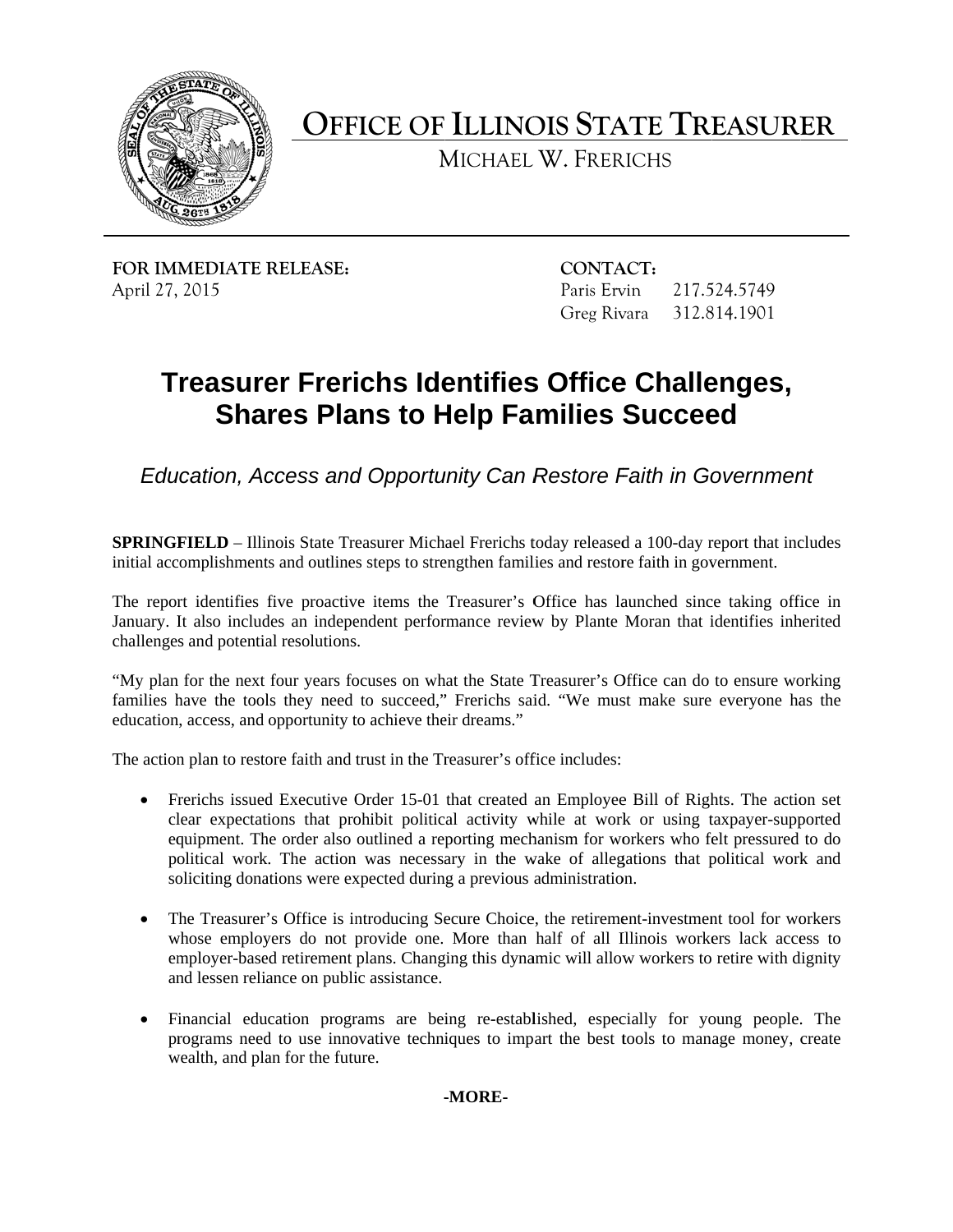- The Treasurer's Office plans to ensure families from every socioeconomic background receive information to start saving for their children's college or trade school. Studies show that students who know they have a college savings plan are seven times more likely to attend. Educational attainment also is the best predictor of employability. Obtaining a college degree or trade school certification shows employers a worker that can adapt to changing market forces. This helps grow our economy.
- Issued a Request for Proposal (RFP) for firms interested in managing the 529 Bright Directions program. The RFP includes weighted evaluation criteria for bidders who are Illinois-based and embrace diversity through hiring minorities, women, persons with disabilities and Veterans. Illinois is believed to be the first in the nation to include such scoring in a 529 RFP.

 challenges facing the office. Among these challenges: Through independent analysis and staff interviews, Plante Moran identified a number of existing

- A "clout-heavy" paid internship program with no formal written policies and procedures for the recruitment or management of intern participants. The internship program also lacked performance monitoring mechanisms.
- The college savings scholarship program, which creates scholarship accounts awarded by the State Treasurer, is in desperate need of a complete overhaul. Although hundreds of scholarships have been awarded, these scholarships are absent of basic rules governing proper record keeping, management, and distribution. New policies and procedures need to be set to restore the integrity of the scholarship program and ensure a fair, transparent process.
- The State Treasurer is mandated to manage the state's unclaimed property. Reviews from previous years identified inadequate inventory controls, noted a limited view of inventory for security cameras, and underscored issues relating to the timeliness of recording property, advertising property for auction, responses to filing extension requests, and sales of securities.
- Home-based workers lack adequate supervision, incur higher travel reimbursement costs than office-based employees, and are not geographically located effectively.

The Treasurer's Office continues to assist in the defense of a lawsuit filed against the previous administration. Frerichs is not a named party to the suit that alleges a work atmosphere with pressure to do political work. The defense of the lawsuit has precluded Frerichs from releasing an internal investigative report conducted as a result of the allegations. Frerichs remains committed to releasing the report at the conclusion of the lawsuit, or when disclosure would not risk public tax dollars, whichever comes first.

"A 100-day report is not a final report card. It is a high-level review to identify what we can build upon and what needs to be improved," Frerichs said. "Although troubled by the negative findings, I am encouraged that there are clearly defined paths to improve education, access, and opportunity to assist working families. Cooperating with people and local governments so they know how these programs can assist their communities is the first step I can take to help return Illinois to prosperity."

"I also must thank Plante Moran. Their diligence and attention to detail were invaluable. Their work will lead to greater efficiencies, save taxpayer money, and help us succeed in serving the families of Illinois."